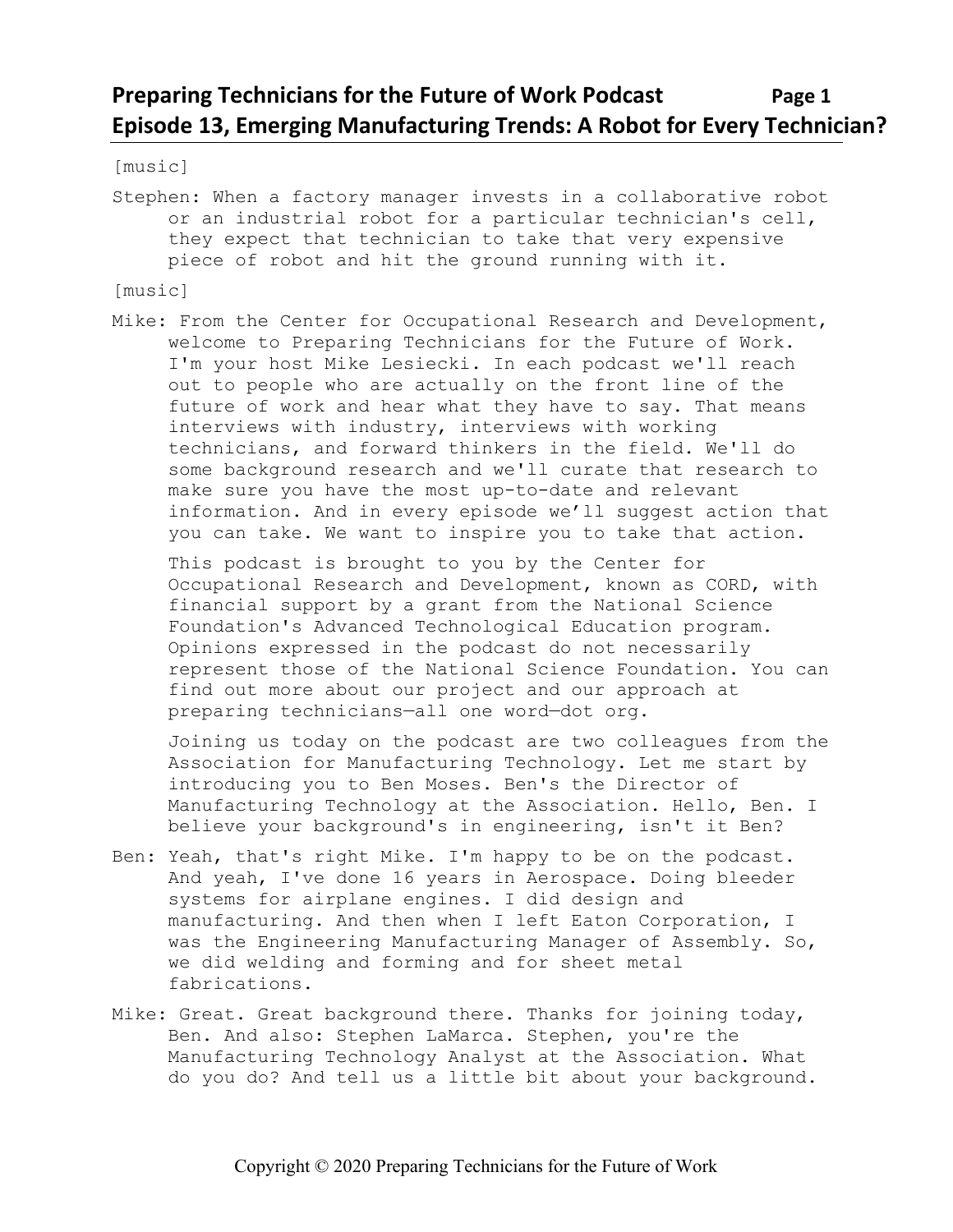## **Preparing Technicians for the Future of Work Podcast Page 2 Episode 13, A Robot for Every Technician**

Stephen: Oh man. So, this is actually my first job out of college. And I went to college and got my degree in Physics. And then I came here, to start as a temp. But fortunately I got taken on full time. And now I wear a good amount of hats, actually. I am a writer for AMT News. I get to sit on some meetings on Capitol Hill with the Department of Commerce, the Bureau of Industry Securities, the METAC, which is the Materials and Equipment Technical Advisory Committee that gets to update the government on the latest manufacturing technologies and materials, and suggest how they should be controlled in terms of exports. So, we do a lot in Export Controls.

I think I have one of the best jobs at AMT, in my humble opinion, which is I'm in charge of our Manufacturing Test Bed. We have a huge metal table over in one corner of our floor that has a desktop 5-axis CNC mill. And also has our latest addition, which is a 7-joint collaborative robot. And all of that stuff on the Test Bed is actually hooked up and using one of AMT's primary products, MTConnect, which is a industrial communication standard for manufacturing technology.

Ben: Hey guys, I want to mention one quick thing about the Test Bed. I am really excited for it because it's... it is literally a—what?—Five foot long table that we're representing...

Stephen: 6 by 3!

- Ben: Thank you, Stephen. We want to represent the entire manufacturing facility in this test bed. And we're basically an office in Virginia. And we want to understand the needs and challenges of the industry. And our test bed app is designed to represent that.
- Stephen: It's a huge proof of concept. We have a lot of multiple proofs of concept on that one single test bed. One of the first things is we have an entire manufacturing technology test bed and it's at a relatively low cost. It's around \$20,000-\$25,000 for the whole thing. And we've got pretty high-tech stuff on there.

Secondly, not only is it a proof of concept in that, this really doesn't cost that much (Everybody should have a technology test bed to test the latest and greatest technologies), but also it's a test bed for testing MTConnect. We're going to help our customers use this industry standard. And getting it running to help them save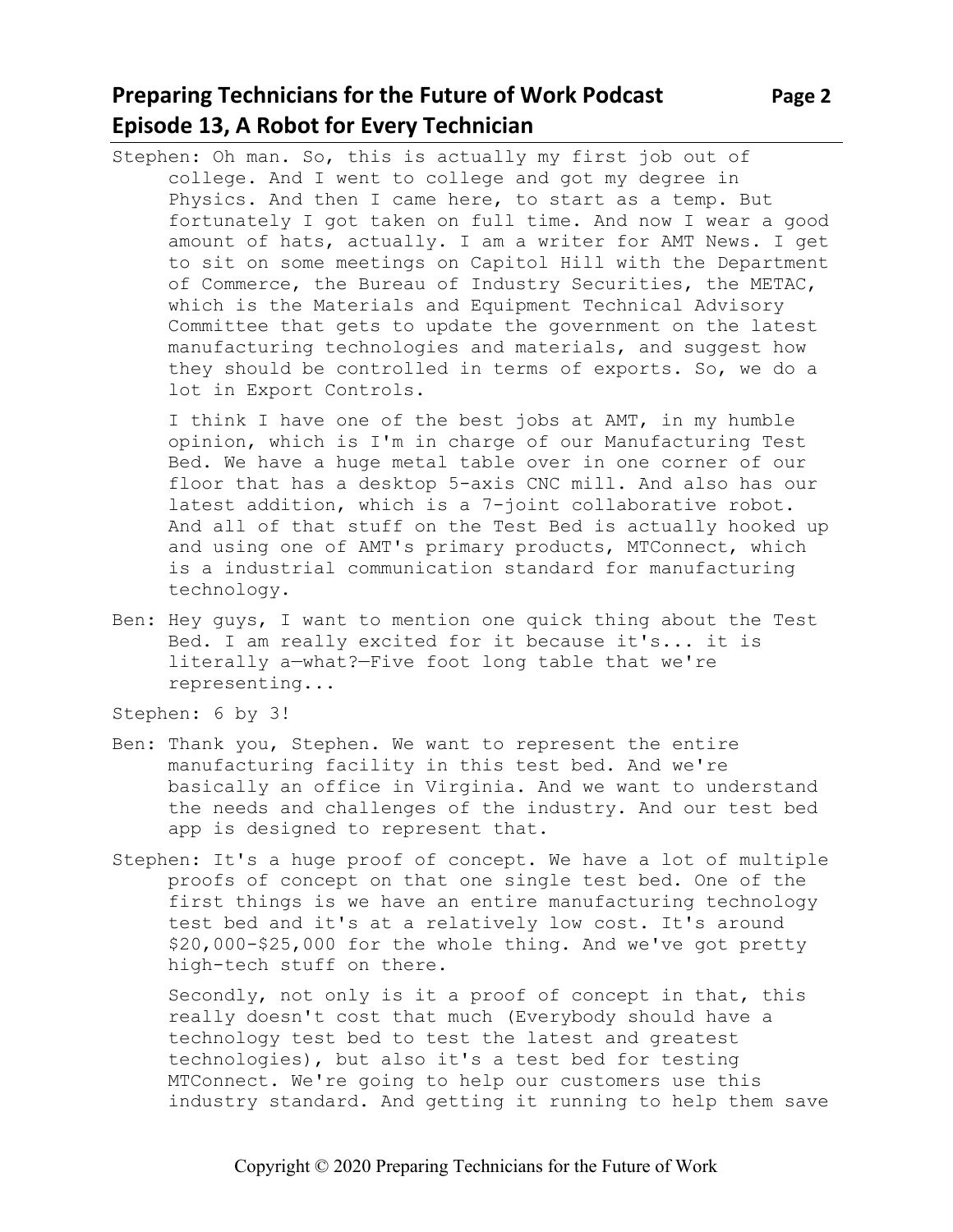## **Preparing Technicians for the Future of Work Podcast** Page 3 **Episode 13, A Robot for Every Technician**

money in the long run. We should know how to use it ourselves. So, that was one of the first reasons we actually invested in the test bed. So, we could actually get some hands on experience with the standard.

And lastly, the test bed is, as of today, full on Industry 4.0. I can actually hook up my computer to the testbed's network wirelessly. And through my computer alone, I can control both the robot and the CNC machine off of one laptop with their 8 respective HMI's and control them simultaneously—with no wires attached.

- Mike: You know, Stephen, it's so exciting, 'cause you're talking our language. I mean that's one of the reasons why I wanted to chat with you and Ben today because you're right up on the top there. What are the trends that are driving manufacturing today? And that's really the focus of today's cast: is to think about what those trends are. And if you don't mind, I'm going to go right to the first question, and throw this one to you. So, remember, our focus is technicians. So, think about that. Instead of programming machines today, do you see technicians instead helping machines learn?
- Stephen: Absolutely. 100%. Not only is this machine learning becoming more commonplace... For example, if you have a Google phone, like Ben and I both have Google Pixels. And every time you take a picture with that camera on a Google Pixel, let's say you take three pictures, and of those, three essentially to you, they're the same picture. You delete two of them to save the best one. Your phone, the Google Pixel, will actually keep the two pictures that you deleted in its temporary folder and study them to determine what it was that you liked about the third picture that made it better than the first two. So, in a way that's the most consumer-based version of machine learning.

The first one, I would like to touch on for technicians—and my personal favorite transformative technology—is robotics and automation. In this industry, since equipment is so expensive, really expensive... An industrial robot arm or even a collaborative robot arm two years ago used to be on average about a \$100,000 apiece. And now they're getting as low as around \$20,000. And we still need them to get lower. But with them getting lower in price, at the \$100,000 price point, when a factory manager invests in a collaborative robot or an industrial robot for a particular technician's cell, they expect that technician to take that very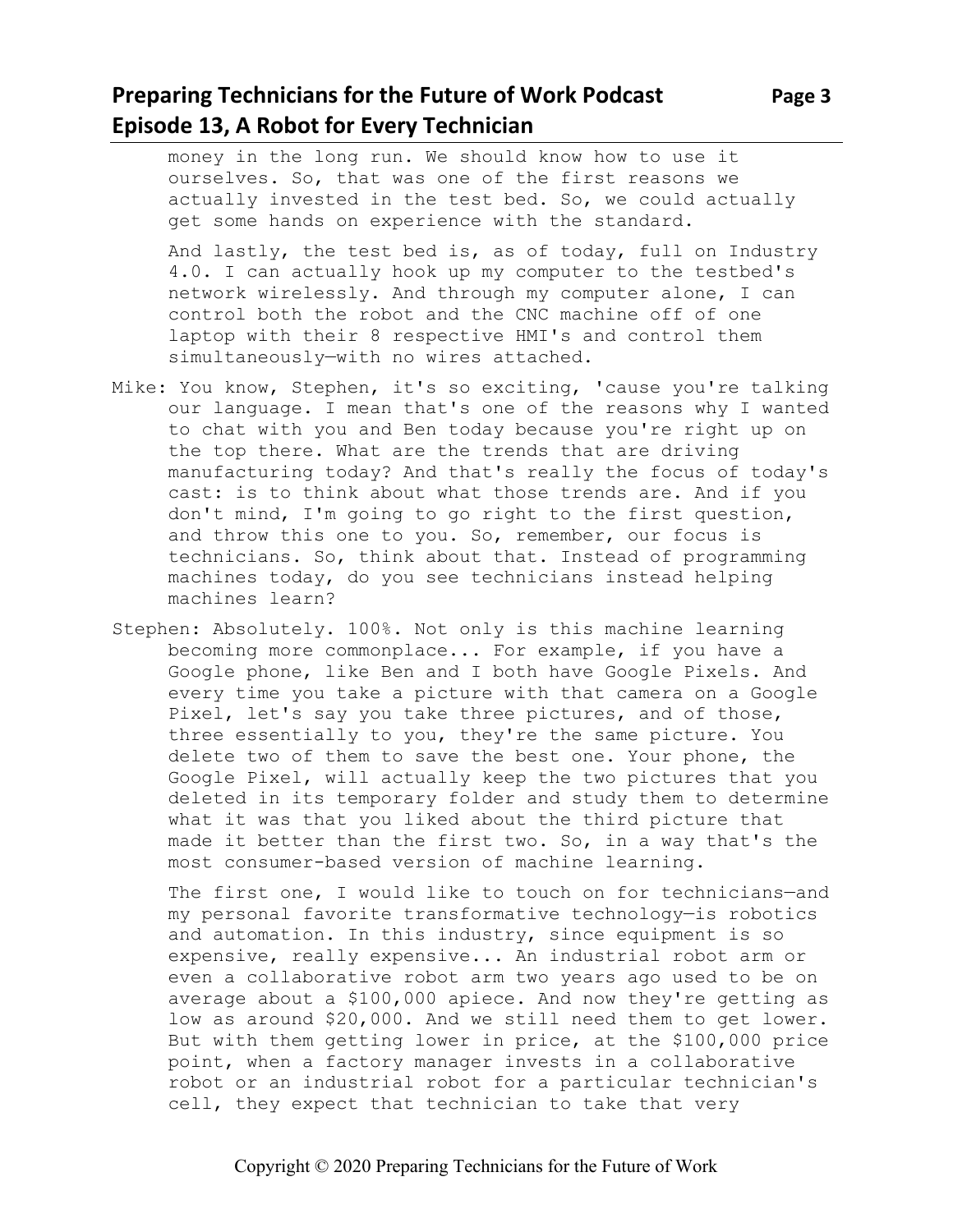## **Preparing Technicians for the Future of Work Podcast Page 4 Episode 13, A Robot for Every Technician**

expensive piece of robot and hit the ground running with it. It needs to be doing tool changes. It needs to be doing work piece changes.

When that robot costs less, and they can buy more of them, and just issue out robots to their technicians... Be like, "Here's a robot. Just play with it. Get it to do anything." Something like picking up a pencil. Or, you're wrenching on the table vice, and you hand the wrench to the robot, and the robot puts it back for you. Just something as simple as that. Or opening and closing the enclosure to a CNC machine—is enough to get started. And that's where the learning should begin for both the technician and the robot itself.

The other beauty of automation, where its current state now, is really evolutionary because it's getting really easy to teach robots to do something simple and move on from there.

Ben: Yeah. The business in general and manufacturing has a need to continually grow and produce more. Right? Producing more and make it more profitable. In the end, we're a business. The manufacturers are in the end to producing of goods and service for revenue.

But to your question, Mike, I think the goal of these tools—machine learning and either software or physical automation, that Stephen mentioned with the robotics—is to help the company be more efficient. So, when you talk about technicians helping machines learn, yes, if the business is ready to do that. To support an application, as you mentioned, we've got to collect a fair amount of things before we look at executing. So, Steve's example of teaching Google about what pictures I like and what I don't like, they're learning as you're doing. And that's one of the fundamental things that we have to look for. In the short term, that the business can really harvest, is collecting the data as the manufacturing process is going through, and connecting that data to problems that are being seen. So that you can create that correlation later. And then allow the tools to make decisions for you. So that's pretty foundational now.

Mike: You know, I think there are some important messages there. We have a number of technical educators that listen to this podcast. And they're thinking about how can they make this happen in their classrooms. So, that's good advice.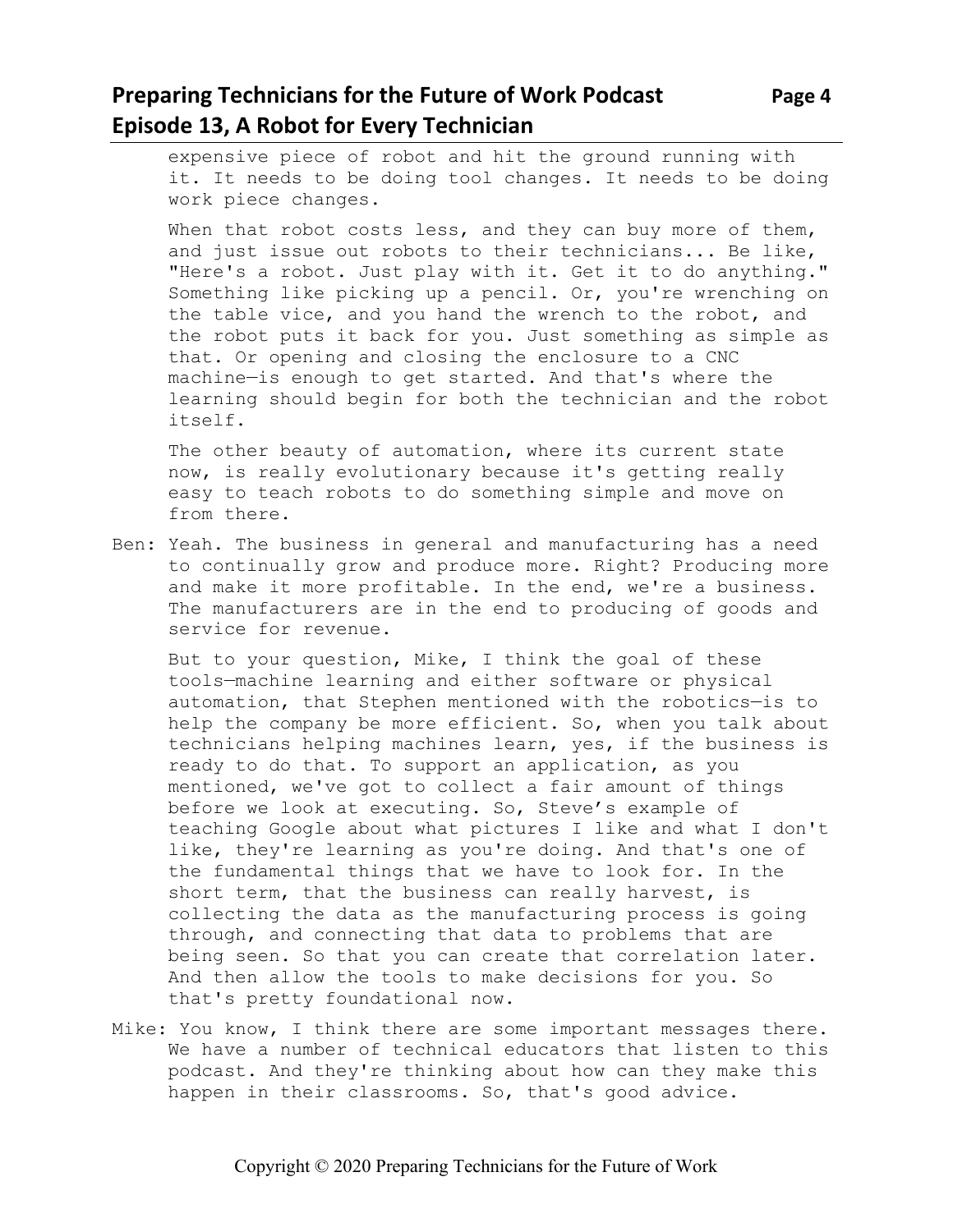## **Preparing Technicians for the Future of Work Podcast** Page 5 **Episode 13, A Robot for Every Technician**

the resulting explosion of data that's coming now, and it's going to come. What's your sense of that, Ben? What does it mean for a technician—this big 5G and AI push?

Ben: Yeah, that's a good question. So 5G and AI are kind of in two different spots in the world right now. For 5G, it's still on the "hype curve." There's not a lot of information about what we can do with that right now. But the big takeaway is they want an industry looking to pass more information through connected systems. That's the current model that a lot of companies are looking for in 5G. But that can be done right now. So, the problem statement that's being proposed can be done now—except through wires.

And I think the main takeaway from the big push for 5G is being able to connect to machines quicker for low latency controls and being able to collect large volumes of data. And that data will feed into kind of artificial intelligence where that's needed, where there's a business need.

AI still has a lot of buzz behind it, a lot of hype behind it, also. Partly because a lot of the applications that we see are more in the consumer space because there's a large volume of information that can be used for training models. And there's two main things we should take away about artificial intelligence, or machine learning, that's needed. One is: large amounts of data to help train the model, and an actual application on the business case.

We're seeing a lot of people asking questions like, "I want artificial intelligence." What is your business case? What is your thing that you want to solve? Therefore, artificial intelligence is a tool that can help you do it. Or just use basic statistical tools. They'll solve most of your problems.

But there are still a lot of applications. So, if you're doing something on object recognition, text translation there are different tools within AI.

So, just taking another step back, "What is AI?" We have a kinda working definition: a device that perceives its environment and takes action, that maximizes the chance of success at some goal. So, it's an agent working for you. Right? So you've trained this agent to do something for you and that requires your basic math, software, and domain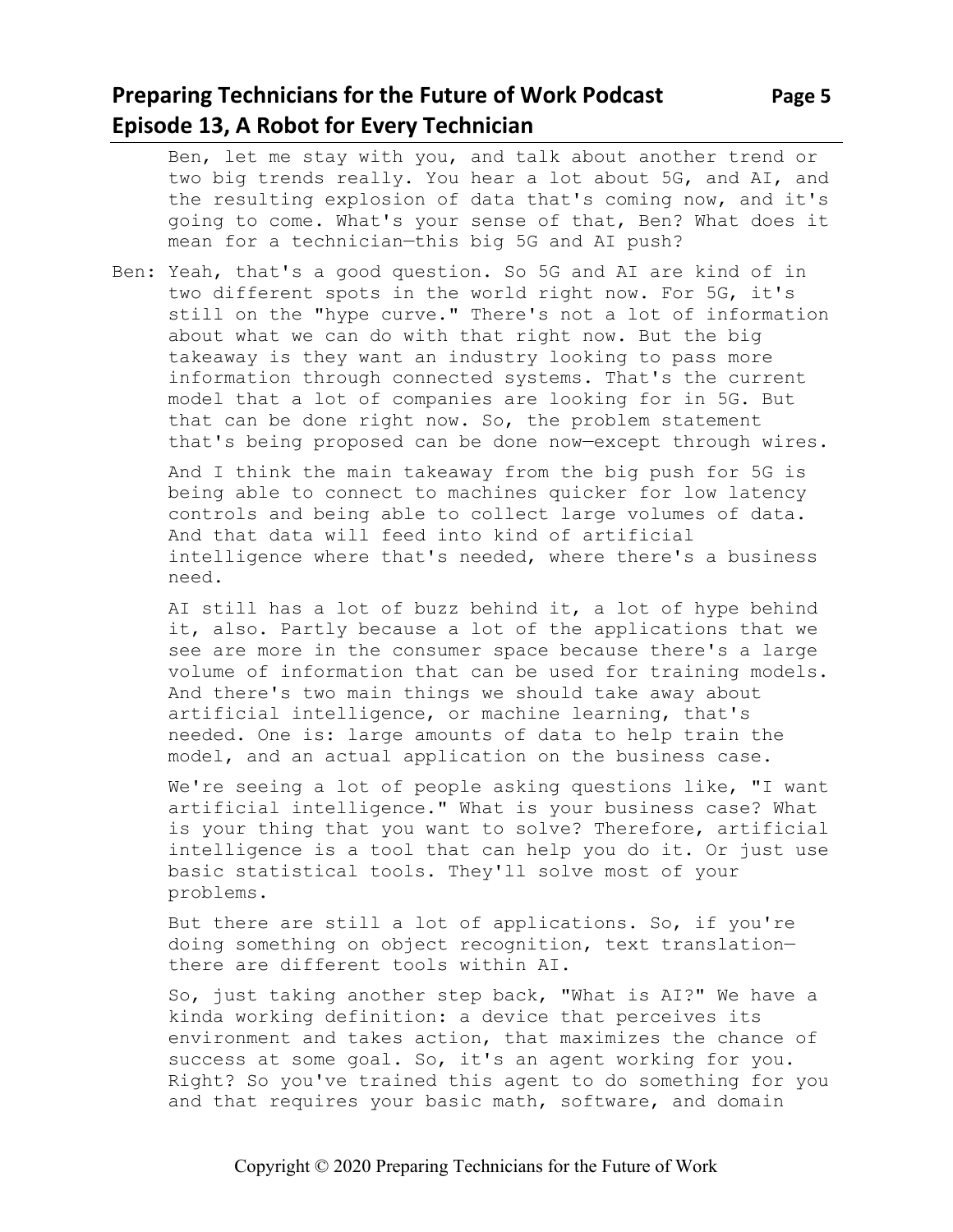## **Preparing Technicians for the Future of Work Podcast** Page 6 **Episode 13, A Robot for Every Technician**

knowledge to solve the very, very specific goal. So, when we hear the thoughts of, "Everyone should be doing AI!" Hmmm...hold on a second. Let's pump the brakes a little bit. What is the true need? And then, is AI an actual tool to help you solve that need?

- Mike: Stephen, do you agree with Ben there? Or is this just a buzz term?
- Stephen: Just a buzz term. I think there's a huge lack of clarity behind AI. I like to think of AI as a "technological infinity." It's something that we're constantly striving for, but we're never going to get there because AI is constantly evolving. As we achieve machine learning, as we achieve cognitive automation, AI will then become something else. Something greater. When I got into video games back in the 90s, when you played against a computer player, people call that an "AI." These days, if you called a computer player on a computer game, an AI, you're going to get laughed at. And probably scolded as well, because "That's an NPC" (non-player character). What we call an NPC now is by no means, by today's definition, AI (artificial intelligence). So artificial intelligence is the "real longterm infinity."

To get to AI, you need a lot of data. And to transfer mass amounts of data, you need 5G. And I would even go a bit bolder and harsher than Ben, and say "5G" is still a huge hype word. Our current state right now, 4G LTE ("LTE" stands for "longterm evolution"). 4G LTE is what we need, and what we have, and it's going to be relevant for a very long time. It's still got some life left in it. And the reason why I say that is because, yeah, to have AI work effectively, whichever sub-genre of AI you want, you're going to need a lot of data. A huge bandwidth of a lot of data. But that's another huge problem.

We see a lot of people come to us all the time with wanting to implement something like MTConnect. And they say something like, "Oh, I want MTConnect on our machines and our entire factory." And we ask them, "Well, okay, what are you trying to solve? What data do you need?" And they say, "We want all of the data. Give us every single data value you can get." And it's like, "Okay. What are you trying to do with all of this data? What is the problem you're trying to solve?" And then they say, "Well, I don't know." That's a huge problem.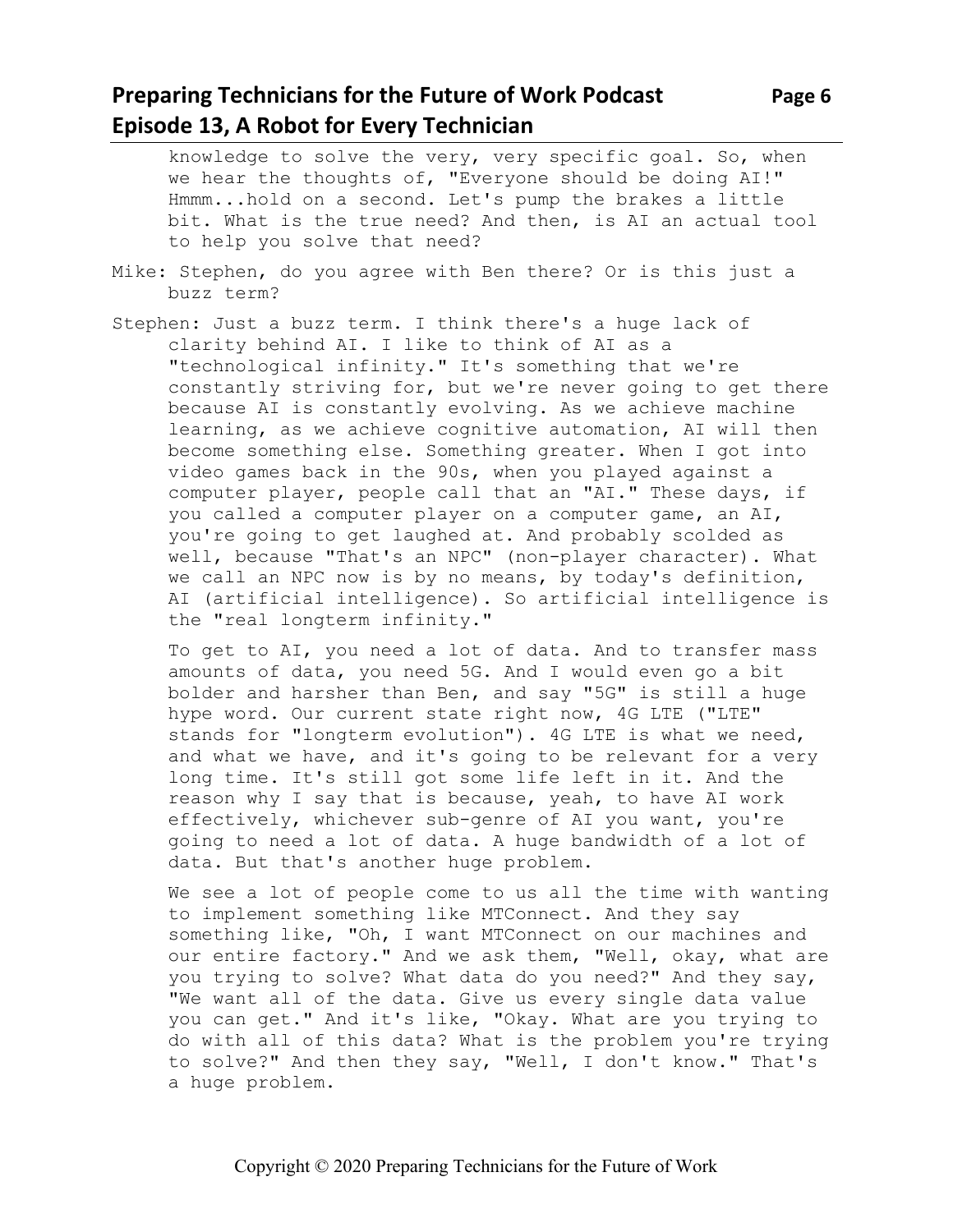## **Preparing Technicians for the Future of Work Podcast Page 7 Episode 13, A Robot for Every Technician**

Even if they have a better idea of what they want. Let's say they do take just a handful of data points for one particular machine. At the end of a six-month trial period, they might find out that, "Oh, we're just using this digital thread to determine whether or not our spindle is running right or not." It's something usually as simple as that. So, they don't need all of that. But at least the infrastructure's there.

So, to go back to where I was going at AI is the longterm. The "Hail Mary." 5G is going to be needed after you realize you need all of this data. Well, let's figure out exactly what data we need right now. As long as we have the foundation for future data streams we may need to collect, if you start with only collecting the exact data you need, then you don't need to waste energy and effort on data scrubbing. So, yes, to some degree, I do agree with Ben.

Ben: We're talking about manufacturers. There are a lot of other products that manufacturers have available that do apply machine learning. So, I just want to be clear that it is existing in manufacturing. And one of the things that gets hyped up a lot is the consumer side of it versus the manufacturing side of it. 5G and AI have strong consumer products.

Well, in manufacturing—if you're doing robotics, if you're doing optical recognition for device inspection—that exists. That is a very thorough product. You can buy some stuff off the shelf where you can have your robot look at an assembly and verify that things are there. You can have artificial intelligence or machine learning applied to problem solving and the manufacturing floor supply chain. There are lots of products, a lot of companies applying those things. But in terms of a manufacturer sitting there, trying to produce 10 parts in a week, these are things that he's going to look for other companies to provide, not necessarily provide in house.

Stephen: When you talk about 5G, you're talking about wireless networking, that's all wireless. A lot of companies, whether it's our industry or something else, they're not even utilizing full 10 GHz wired. So, they don't even have infrastructure. I mean, it's expensive: the infrastructure for 10 GHz. But you can probably accomplish most of what you need or what you think you need with 5G, if you use actual RJ45 CAT6e ethernet cables and upgrade your network to at least 2.5 GHz wired network. If you need more from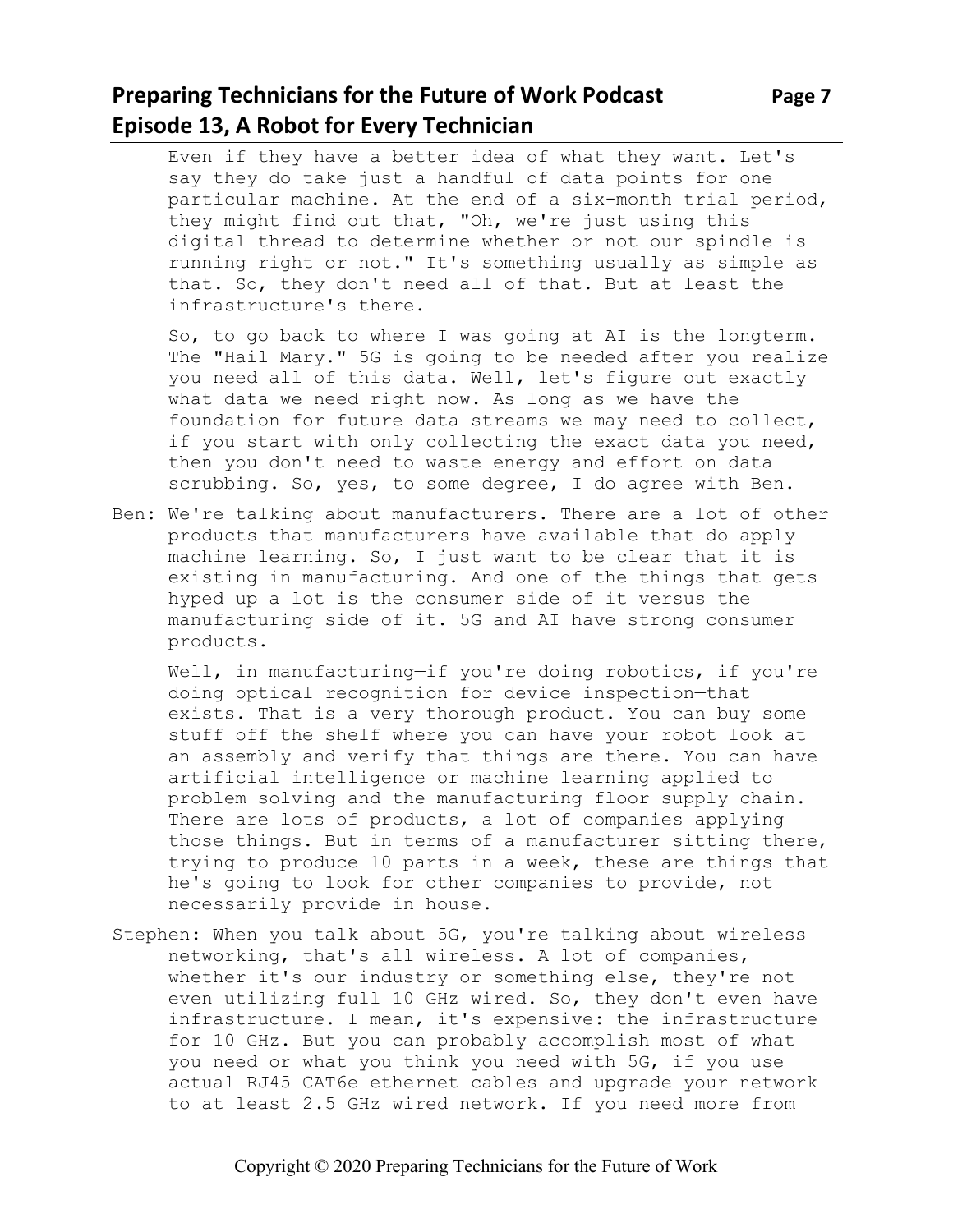## **Preparing Technicians for the Future of Work Podcast** Page 8 **Episode 13, A Robot for Every Technician**

there, like if you're doing a lot of 4K video editing, then you may find out—you may touch your network router and find out it's a "little warm"—and then you'd be, like, okay. So, we do need more infrastructure." But like, why jump to (5G)? 5G on the "hype train," in my opinion, because it's wireless right now. A factory for example, is not "on the move." Machine tools aren't moving every week to a different corner of the factory. There's no need to have that wireless. The technology is already there. Right now, today, you could go to Micro Center and get all the equipment you need to wire up a 10 GHz network. So, I think 5G is a bit over-hyped right now.

- Mike: All right, let's stay on that technology side. You're just talking about connections, interconnections, things like that. You deal with so many industries in your work at your Association there. Give us a sense of the cybersecurity issues that they're facing. You know, we hear these terms like "edge computing," and all the issues associated with data security. Give us a sense of the trends that you've seen there. Remember again, our focus is on technicians, what they need to know and be able to do.
- Stephen: I'll start, because Ben probably can speak more on this than I can. So, I'll start. And I'll say that from the factories that I've had the privilege and the pleasure of touring, there's a huge issue with cyber physical security. And probably the largest bottleneck is a bit of paranoia. And I say that because you look at a lot of these machine tools that you can find in some shops and factories. And their CNC control, for example. Their background operating system is something as old and deprecated as Windows NT or Windows 2000. I haven't seen Windows 98 or 95, but I've definitely seen Windows 2000 and NT. And then on top of that, you take a closer look at some of these controls and you'll see USB ports and ethernet ports that have been, like hot-glued shut.

Mike: Yes!

Stephen: Nobody can put in a flash drive. So, there's no risk of somebody physically by accident uploading some sort of malware on their quarter million dollar or multimillion dollar machine tool. So, there's a bit of paranoia in that. Now is the risk there of something happening? Should somebody put in a bad flash drive that has the wrong bug on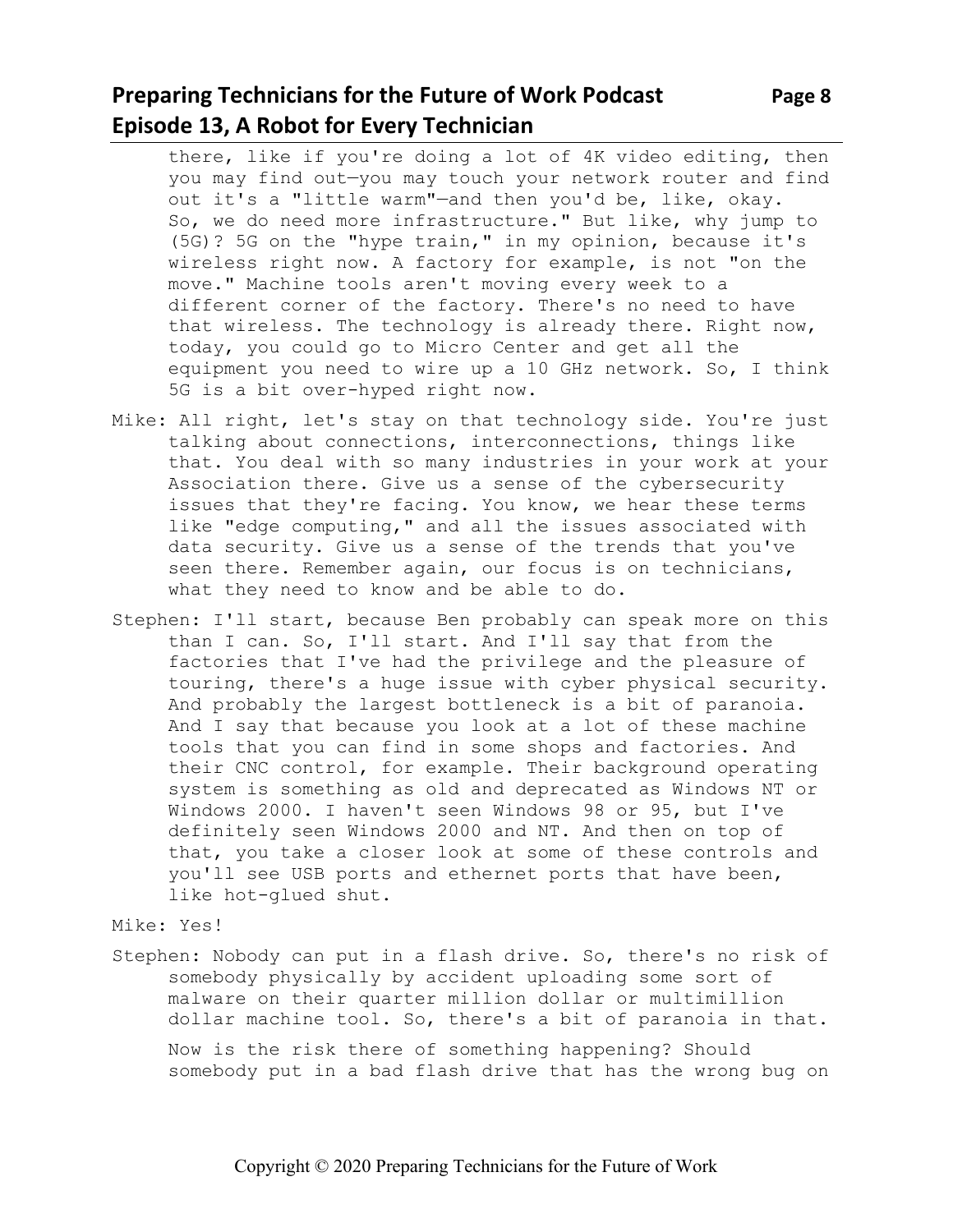## **Preparing Technicians for the Future of Work Podcast** Page 9 **Episode 13, A Robot for Every Technician**

it? Absolutely! It's absolutely there. But that's a huge problem.

Ben: Yeah, back to previous question: What is...? Getting past the hype of cybersecurity. There's still a little bit of hype around it because there's a lot of paranoia. It's just fear, right?

So, Verizon releases their Breach Report every year. And it's basically this compilation of companies that have been penetrated through their security systems. And it's through different sectors. And manufacturing is one of the sectors that does get breached quite often. And the breaches vary quite a bit. So, some of it is ex-employees that have left, and they're trying to just break into the system to corrupt files and things like that. Actually, one of the higher volume cases are executives within companies that are getting ransomware, lockdown, or laptops, or phishing. Those are still a very, very high population of the breaches. But the key takeaway is they are business interruptions and national security risks. So, the Verizon Breach Report covers a big portion of the business interruption. And I recommend anyone just looking through the Executive Summary on that. And the business interruption cascades to your customer. So, if you're providing a part to defense, aerospace, automotive... Something that shuts down your business, interrupts their workflow, therefore interrupts the rest of the economy. And it cascades pretty quickly.

NIST has a pretty good framework. And there are five sections that everyone should just be aware of. So you start at identifying, protecting, detecting, respond, and recover. So, if you just look up the NIST framework, start there. That's a really, really good starting point of covering those five. And somewhere in the organization, you're going to cover those five. The question is, "How deep do you want to cover those five?"

Stephen: That's a really good framework. And they managed to develop that back in 2013, right?

Ben: It's a very good evolution.

Stephen: And it's still relevant.

Ben: Yep. The reason that it's seen continued evolution is the Department of Defense is looking to use that for cascading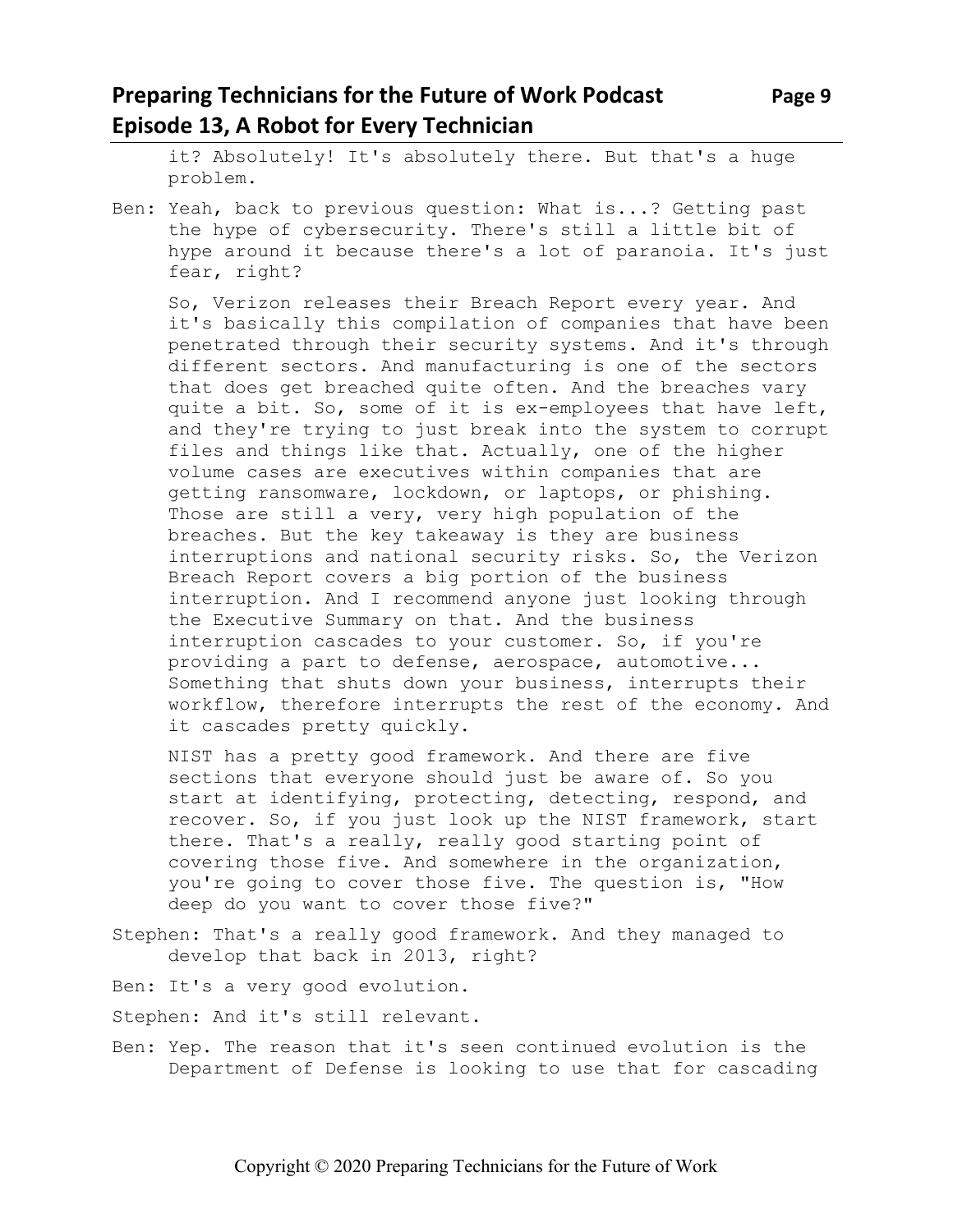into their supply chain. So, compliance to some type of cybersecurity framework, this will probably support that.

But to your question of, "What does the technician do facing the machine?" Very, very simple stuff. I'm just going to lay out the basics here. Don't plug in a USB device in your half million dollar machine! Don't plug in your phone to charge it in your half million dollar machine! Those are one of the top three carriers of getting viruses and corrupting your machine. So again, that cascades into "business interruptions."

The other side of it is national security risks. There are a few national threats where other countries are trying to get into the Department of Defense supply chain to corrupt parts and disrupt the supply chain going into, say, like an F35 fighter, and things like that. So, the other side of that is to be aware of the criticality of your parts. And be aware of the processes that's your machine is involved. Having the human provide the extra layer of security, of being aware of what the machine is doing, adds a little more confidence. We could have tons of antivirus software, and tons of firewalls, but it doesn't hurt to have a human just verifying, "Yes. This code makes sense." Right? This is what the machine should be doing.

Mike: All right. Good! Those are excellent comments there. Especially your focus on cyber physical systems. You're right, that's often a big issue on the manufacturing floor there. So, thank you.

Stephen, let me turn to you. I want you to get out your crystal ball.

Stephen: All right.

- Mike: Look at the near-term evolution of manufacturing. Let's say, 24 months. What do you think that means for the training and education programs that we have around the country that are preparing the technicians to come into that place in the next 24 months? What do you see? What should we be preparing for?
- Stephen: Two answers. And they may be different, but one of them, I don't know yet. The first one, I'm going to say, is: "I will have a better answer for you after IMTS 2020." That's an easy way out. Right now my opinion is automation. Robotics and automation. They're getting very cheap.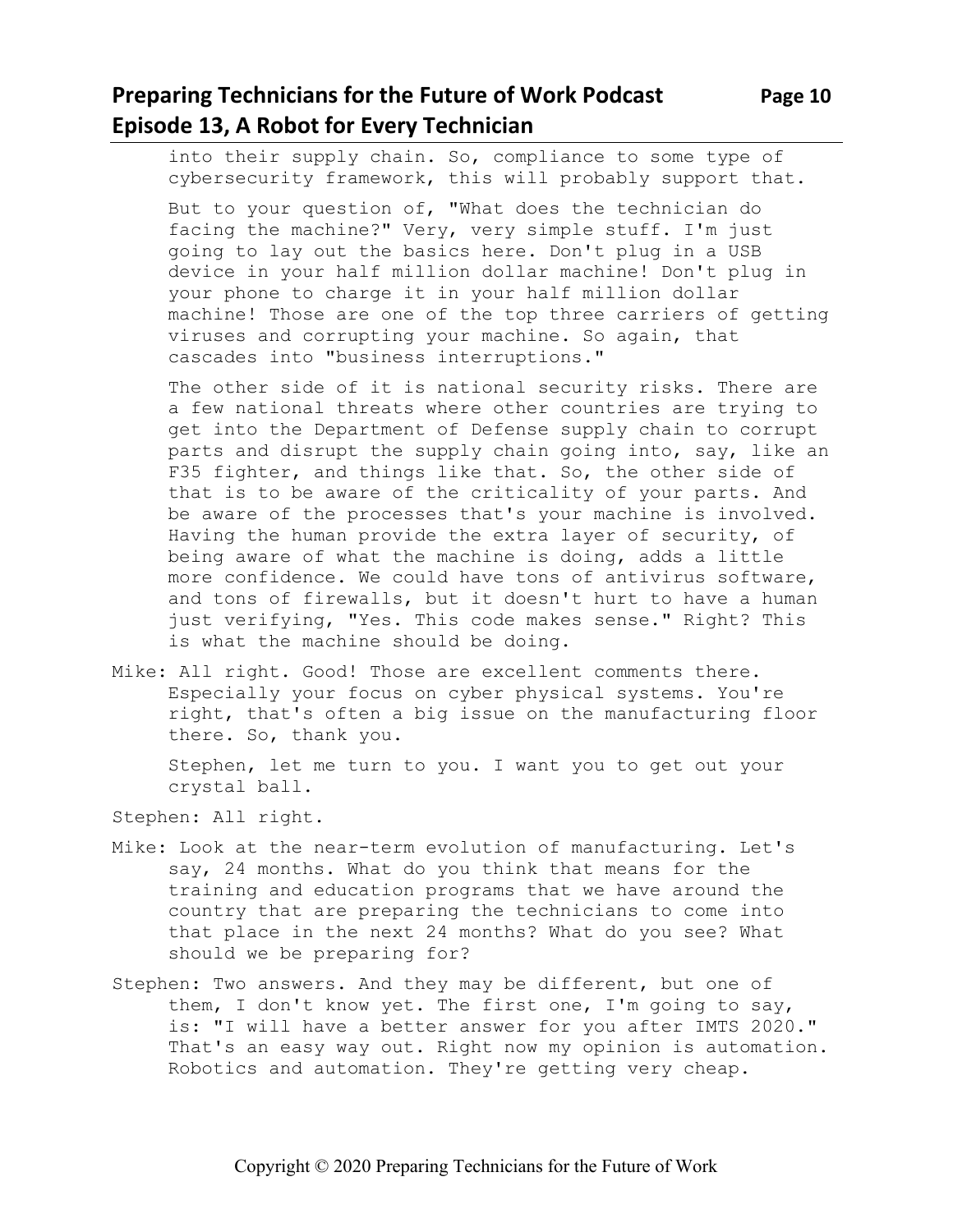## **Preparing Technicians for the Future of Work Podcast Page 11 Episode 13, A Robot for Every Technician**

So, let me go all the way back to actually IMTS 2016, which was my first IMTS. That was my first show. And when I got there, they had the Emerging Technology Center. And in 2016 the Emerging Technology Center (the ETC) was chock full of "additive manufacturing." Every type of additive, every company, large and small, from startup all the way to big companies like Dell and HP. And, come IMTS 2018, additive was no longer in the ETC because it had evolved. It became mainstream. This is back in 2018. Additive was actually on the main floor at IMTS 2018. You as a customer could go into IMTS, walk up to an additive company's booth and be, like, "I want this machine." Get out your checkbook... But at IMTS 2018, the other thing I noticed, other than automation actually being on the main floor, was: you couldn't turn a corner, you couldn't take a picture anywhere in IMTS 2018, without seeing a collaborative robot somewhere on the floor in anybody's booth. There were collaborative robots literally everywhere. Walking into the Student Summit in the C-Hall of the North Building, walking down the escalators, you were greeted right there by a robot arm on the ground, bolted to the floor, not even plugged in, holding a bunch of bags for you! So, you could grab a bag, and just start throwing swag into your bag before you go home. And I saw that. And I thought to myself (again, this is back in 2018), this is a \$40,000 coat hanger right here!

#### Mike: [laugh]

Stephen: And now they're a lot less! But before even getting into "how they're so much cheaper now," there were robots everywhere! So, I thought to myself, this is obviously, like, anybody who's taken, like Economics 101, knows that "This is a surplus. There are robots everywhere. But these things are crazy expensive. The price has to come down. Because they gotta unload them somehow."

So, I think the short term evolution with technology is: all Machinist Technicians will have a robot. And if they don't have a robot, they should have a robot. And that's not on them. It's on their managers. Whoever their boss is, they need to get them a robot right now.

And again, it's doing an operation as simple as picking up a pencil. Or throwing out a soda can, which was one of the first operations that we did here at AMT. Or opening and closing the enclosure to the machine tool. It doesn't need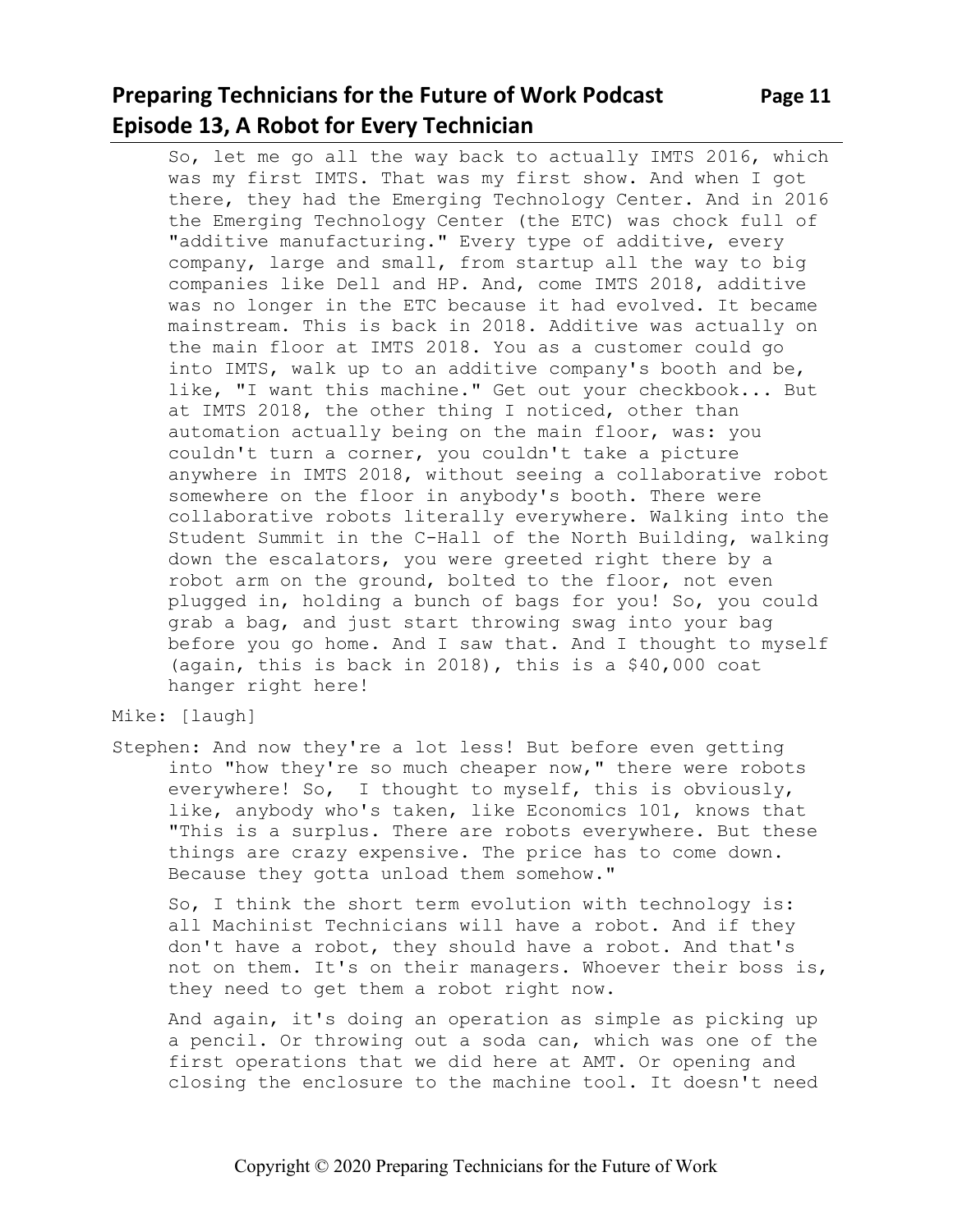## **Preparing Technicians for the Future of Work Podcast Page 12 Episode 13, A Robot for Every Technician**

to be something crazy, but that should be the first step: Get those people robots.

Ben: I got a little different view on that.

Stephen: Oh yeah? [laugh]

Mike: All right. Okay, go ahead Ben.

Ben: I mean, I agree. So, automation is the overall concept that I'm taking from you, Stephen. And I agree with that. So, I agree: I think the future workforce will have more value, and understanding the business needs, and how to solve those problems.

So, to your point, Steve, automation is just a means to an end. The question is "What do you define that end?" Right? So, when you look at physical automation, which you clearly describe, there's also benefits to be earned from software automation. So, if you're a programmer and a operator of that machine, maybe you should automate some of the G code generation or maybe some of the tooling design.

So, in the end, it's a business that needs to be supported. If you're an employee that can help generate more revenue, then everybody wins. So, if we can create tools that future workforce can understand the needs of the business and help solve those problems, or connect a way to solve those problems, I think everyone benefits a little bit more. So, the employee becomes more important to the business, and the business grows from that way.

Stephen: Yeah. You know what? You're absolutely right. I'm not going to back down off of robotics, but I will say that automation is absolutely the next step. Because I've been fortunate to talk with and work with a few companies at AMT who are trying their best to simplify and automate the post-processing software. Because I learned the hard way that, with our test bed, when we first got the desktop CNC mill, "Okay, I've got this milling machine. Let's make some parts!" And I went online, Googled "CAD files," found some awesome CAD files, and like, "All right! I've got some designs! Can I just upload them to the machine tool and click print or something like...?" Wrong! No! Starting from scratch, or even starting from a CAD file that you get online, and editing it to the point where you have your design perfect. Congratulations! You've only done 15% of the work! The next huge chunk, which is hands-down the majority of the manufacturing workflow, is translating your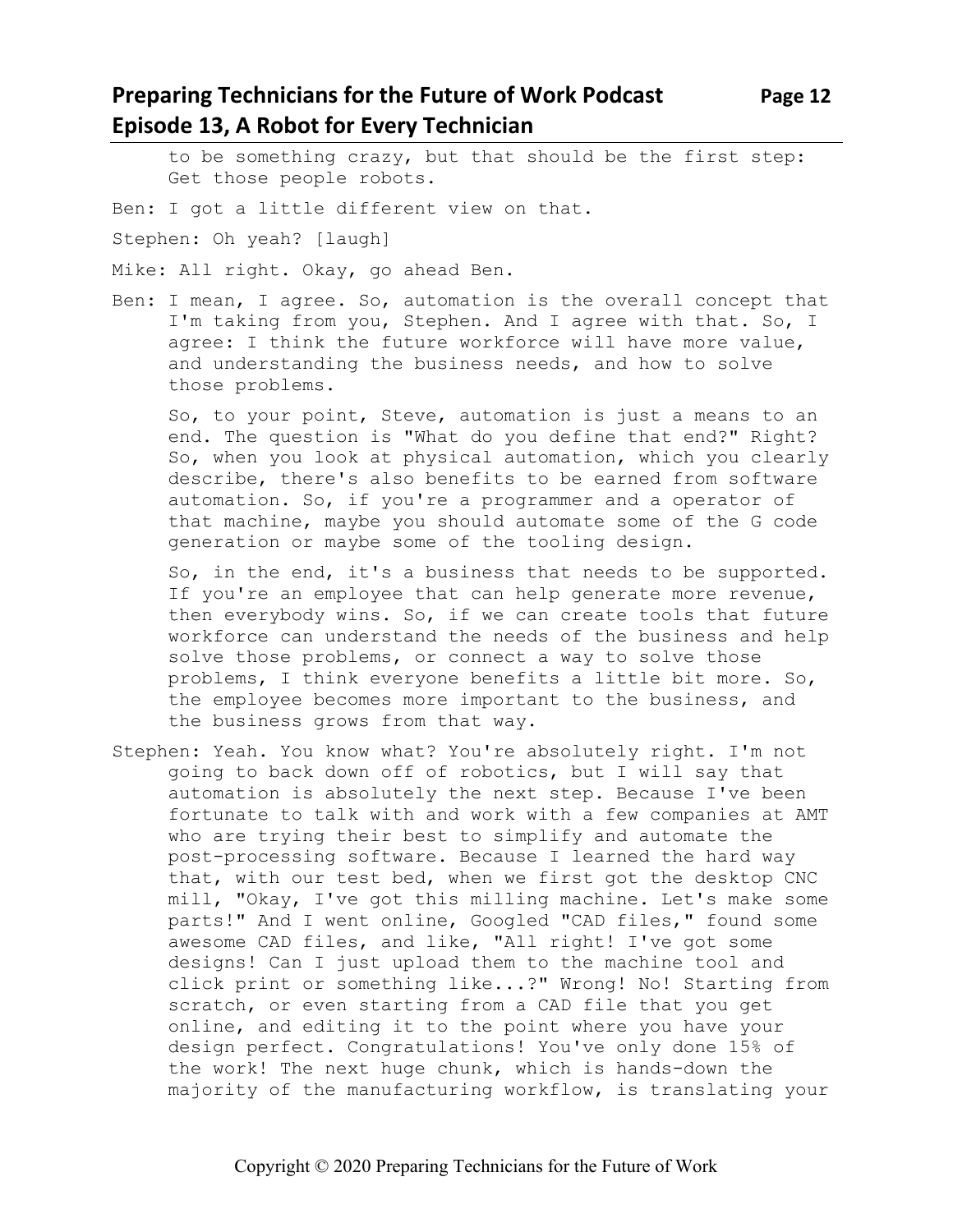## **Preparing Technicians for the Future of Work Podcast Page 13 Episode 13, A Robot for Every Technician**

design into a program file. G-code file in our case. And that is a headache! And I'm fortunate to have talked to some companies that are trying their best to automate that. So, the next big, hopefully near-term evolution in manufacturing will be making that process a lot shorter and easier.

#### Ben: Yep.

Mike: All right. That's really good. You know, Ben and Stephen today, it was really cool talking about the trends that you're seeing because there's some hype there, there's some buzz there, but there's also some reality. I was listening to you today talking about "cobots are out there" and "every technician ought to have one" and "get started." And I think I see in the education programs I've visited around the country, they're doing that! They've got them set up now in the laboratories at technical colleges. And they are actually doing some of the things that you're saying. So, this give me some faith and some good confidence there.

AI, well, Ben made a good case. You got to have a business case for what you're trying to solve here. And THEN the 5G's going to kick in and help you with some of that data streaming.

Also you mentioned the "cyber physical systems." The awareness there is just critical, especially when you get into the Defense side. I know a lot of our programs around the country that we work with are using NIST frameworks and other frameworks as well for cybersecurity. So, we seem to be pretty well aligned there.

I like what you talked about the future, right? It's robotics. You know, Stephen was shouting about robotics there! And Ben said, "Don't forget, software automation is an important thing, too." So, it was good.

Let me put in a plug: the International Manufacturing Technology Show. It's in September. It's on the website. So, I'll link that in the Show Notes. We'll put a link to that. It should be an interesting opportunity for people who might be listening today to think about going. And I know there's a student section as well, isn't there?

Ben: So, they have a Student Summit, which brings in a variety of local students to prepare them and make them aware of manufacturing technology that are relevant to what they may see. And there's a bunch of hands-on experiences. They get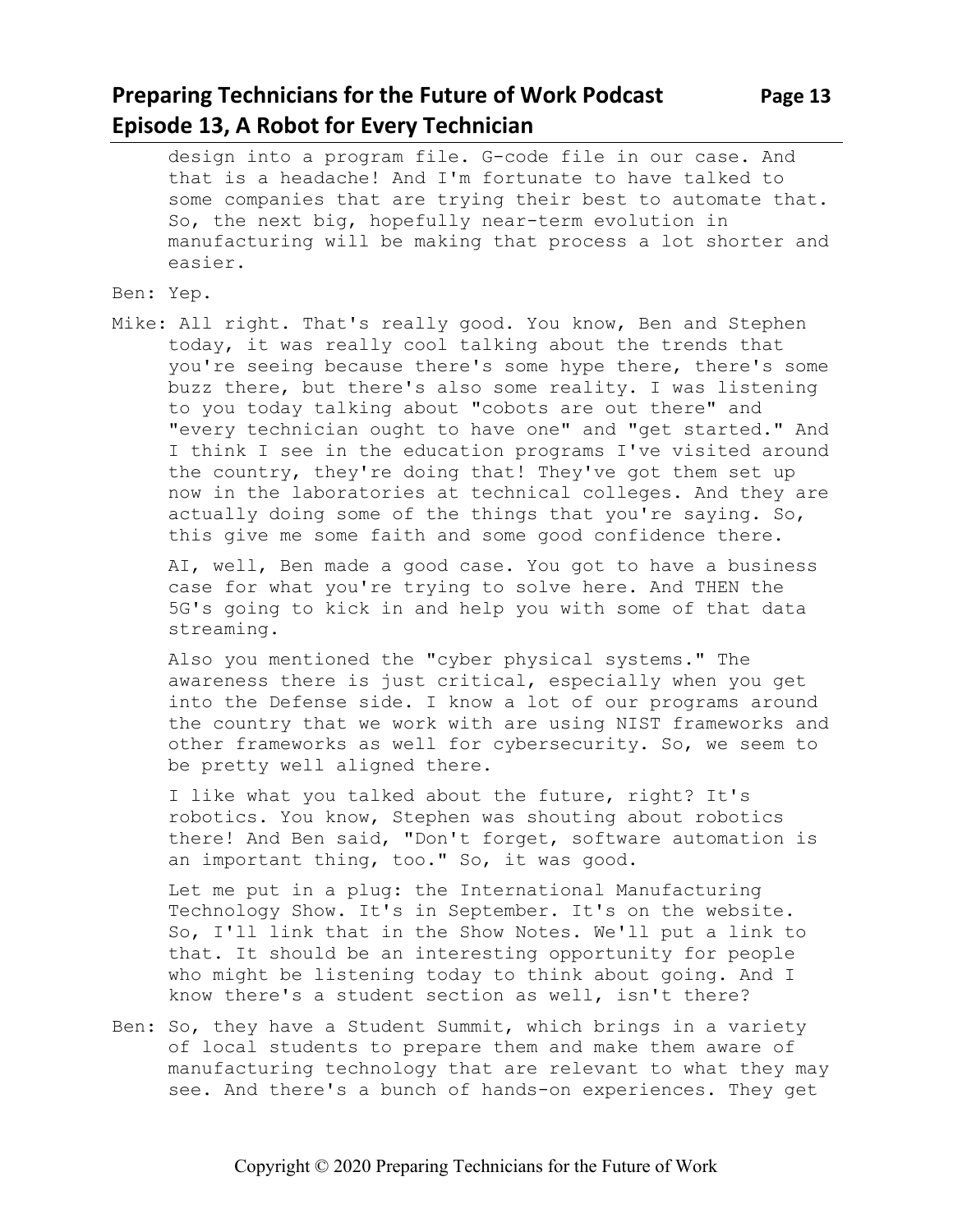## **Preparing Technicians for the Future of Work Podcast Page 14 Episode 13, A Robot for Every Technician**

some really good speeches from other students that have gone through and done some very interesting things in manufacturing.

- Mike: I like it. All right. Well gentlemen, it's been just a pleasure today to talk about the trends that are driving manufacturing from your perspective. I appreciate your taking time out of your schedules today to talk with our audience. And also I'll put one more link in the Show Notes to your podcast...
- Ben: It's "AMT TechTrends."
- Mike: We'll make sure we link that, too, and I know you guys are really on top of this stuff, so that's great.

Stephen: Awesome. Thanks a lot, Mike. We've enjoyed this a lot.

Ben: Hey, It's been a pleasure, Mike. Thank you.

Mike: You're welcome Ben. Thank you, Stephen. And that concludes our section of the podcast today. Thank you very much.

New Speaker: [music]

Mike: That's it for today, listeners. You know, it's not easy to keep pace with emerging trends and industry as we prepare our future workforce. One action is to expand the podcasts you listen to! In the Show Notes I put a link to Ben and Stephen's podcast called "AMT TechTrends." Check it out.

Number two. What about attending an industry trade show? Where you can engage with industry, see what's happening, what the new things are. I also put a link to the International Manufacturing Technology Show that's going to be in Chicago in September. You'll see the link in the Show Notes. There's many other shows like that which you can get right "in there" with industry, see what's going on for yourself.

Now, finally, we talked today about a robot for every technician. How do you make that happen in a learning situation? Where do you get the resources? Where do you get the money? Where do you get the funding to do something like that? Well, I'd like to encourage you to consider the Advanced Technological Education program at the National Science Foundation. They fund technician preparation programs at America's community colleges and technical colleges. The link to the solicitation that describes the opportunity is in the Show Notes.